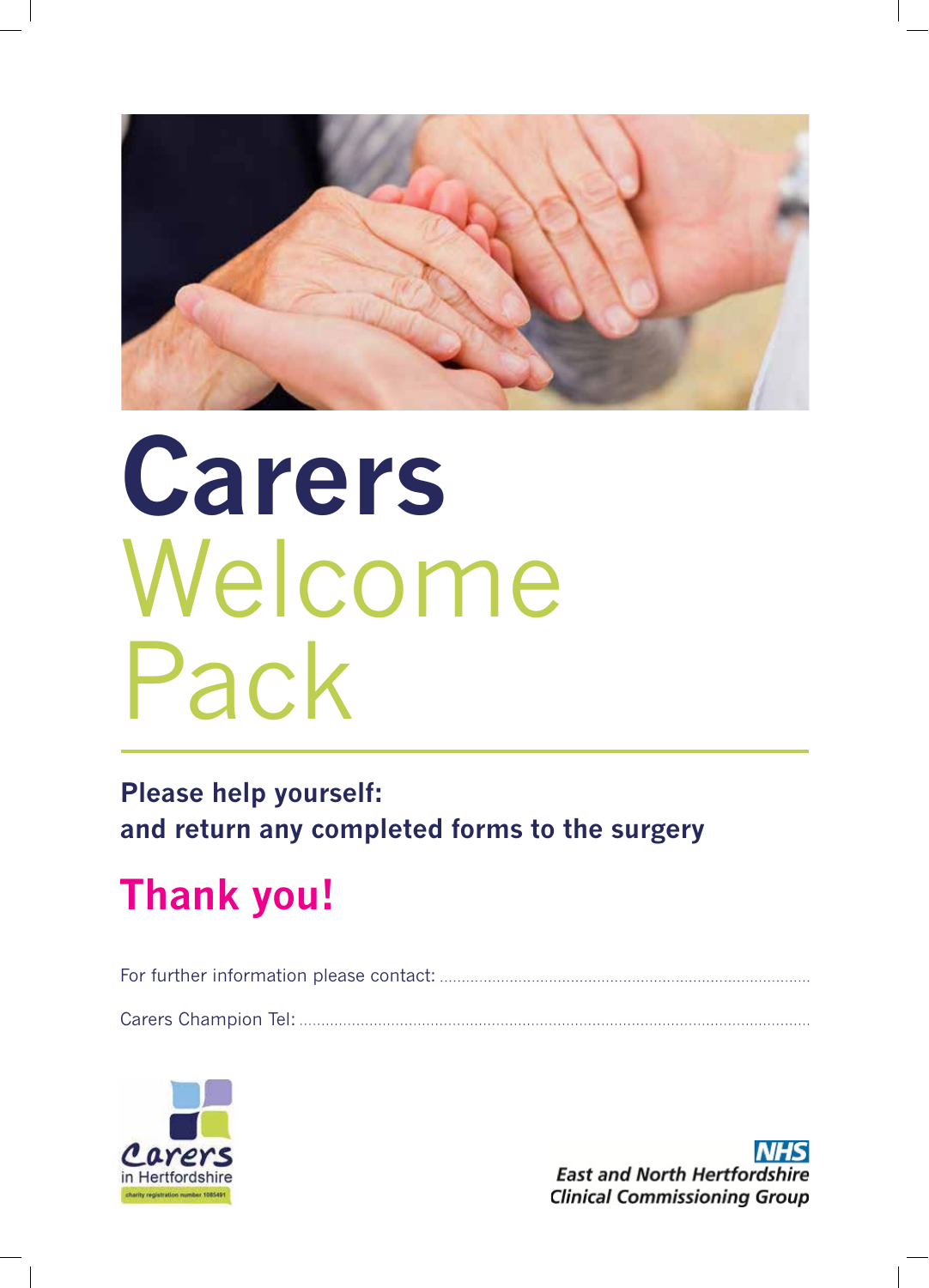### **Are you a carer?**

#### **You are a carer if you provide help and support, unpaid, to a family member, friend or neighbour who would otherwise not be able to manage**

The person you care for may have a physical or learning disability, dementia, mental health problems, may misuse drugs or alcohol or may be ill or frail. The person may live with you or elsewhere, may be an adult or a child but if they rely on you for support, then **you are a carer**. Anyone can become a carer: Carers come from all walks of life, all cultures and can be of any age



### **Benefits of Registering as a Carer at your GP Surgery**

We as a practice are dedicated to offering you as much help & support as needed & we work very closely with Carers in Hertfordshire in order to achieve this

Once registered as a carer we can offer you if required:

- **• Flexible Appointments**
- **• Flu vaccination**
- **• Information & Support**
- **• Referral to Carers in Hertfordshire**

### **To register as a Carer at the surgery**

Please complete the enclosed forms & return to the surgery so that we can register you as a carer on our clinical system

For further information please contact Carer Champion